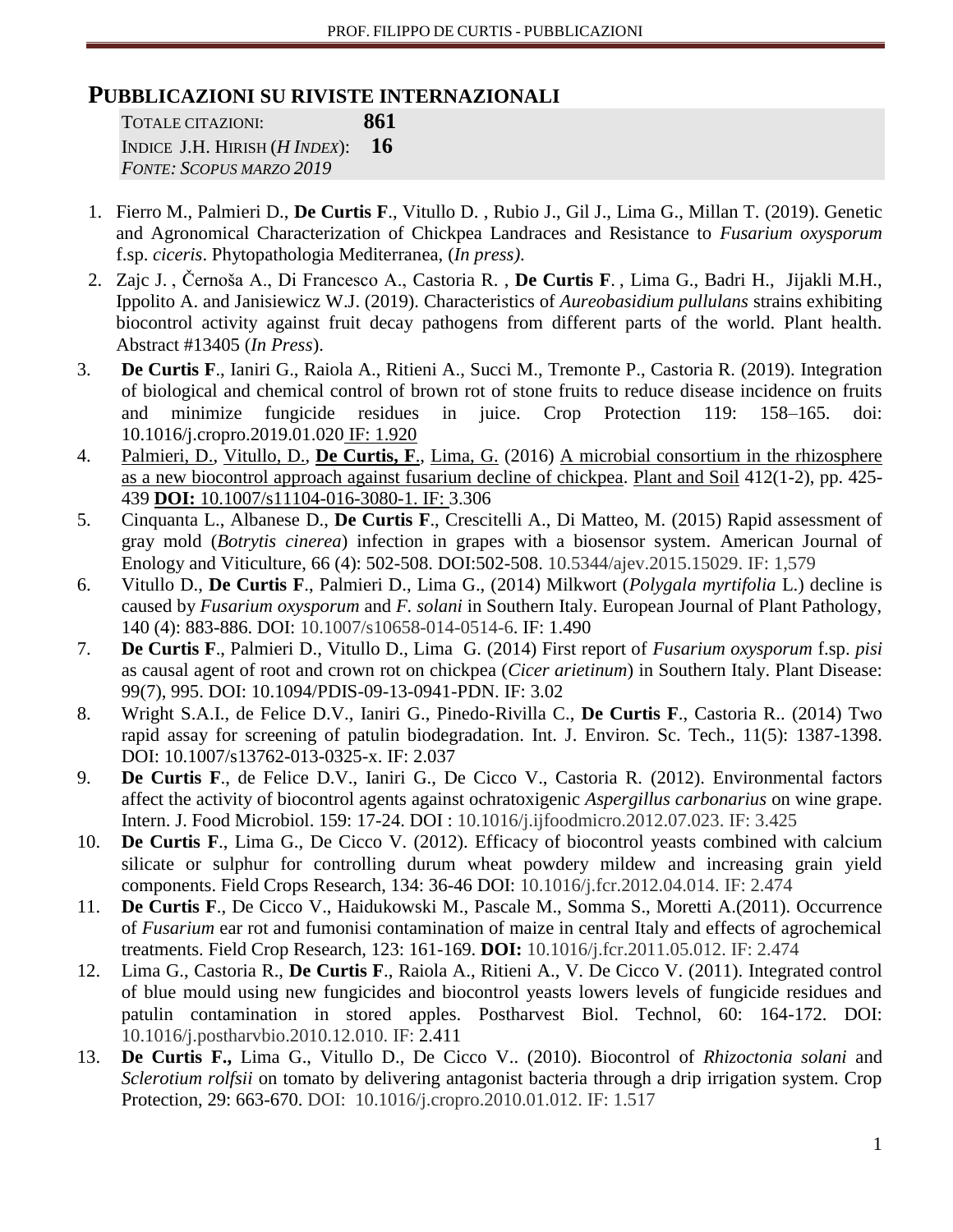- 14. Lima G., Piedimonte D., **De Curtis F**., Abobaker Elgelane A., Nigro F. D'Onghia A.M. Alfano G. and Ranalli G. (2008). Suppressive Effect of Cured Compost from Olive Oil By-Products towards *Verticillium dahliae* and Other Fungal Pathogens. ACTA Horticulturae (ISHS) 791: 585-591. **DOI:** 10.17660/ActaHortic.2008.791.90.
- 15. Lima G., **De Curtis F**., De Cicco V. (2008). Interaction of microbial biocontrol agents and fungicides in the control of postharvest diseases. Stewart Postharvest Review (on line). vol. 1(4), pp. 1-7 ISSN: 1745-9656. DOI: 10.2212/spr.2008.1.4
- 16. de Felice D.V., Solfrizzo M., **De Curtis F**., Visconti A., and Castoria R. (2008). Decrease of ochratoxin A contamination in wine grapes by strains of *Aureobasidium pullulans*. Phytopathology, 98 (12): 1261-1270. DOI: 10.1094/PHYTO-98-12-1261. IF: 2.192
- 17. Lima G., **De Curtis F**., Piedimonte D., Spina A.M., De Cicco V. (2006). Integration of biocontrol yeast and thiabendazole protects stored apples from fungicide sensitive and resistant isolates of *Botrytis cinerea*. Postharvest Biol. Technol., 40 (3): 301-307. DOI: 10.1016/j.postharvbio.2006.01.017. IF: 1.892
- 18. Castoria, R., Morena, V., Caputo, L., Panfili, G., **De Curtis, F**., and De Cicco, V. (2005). Effect of the biocontrol yeast *Rhodotorula glutinis* strain LS11 on patulin accumulation in stored apples. Phytopathology 95:1271-1278. DOI: 10.1094/PHYTO-95-1271. IF: 2.049
- 19. Lima G., A. M. Spina, R. Castoria, **F. De Curtis** and V. De Cicco, (2005). Integration of Biocontrol Agents and Food-grade Additives for Enhancing Protection of Apples from *Penicillium expansum* During Storage. Journal of Food Protection, 68, ( 10): 2100-2106. DOI: 10.4315/0362-028X-68.10.2100. ISSN: 0362-028X, IF: 1.687
- 20. Lima G., Castoria R., Spina A.M., Caputo L., **De Curtis F**., (2005). Improvement of Biocontrol Yeast Activity Against Postharvest Pathogens: Recent Experiences. ACTA Horticulturae,. 682 (3): 2035-2040. ISSN: 0567-7572. DOI: 10.17660/ActaHortic.2005.682.276
- 21. Castoria R., Morena V.**, De Curtis F.,** de Felice D.V., De Cicco V. Caputo L. (2005). Phenotypic traits of wound competence of of postharvest biocontrol yeasts and potential of these microorganisms for prevention/deteoxification of mycotoxins accumulation. ACTA Horticulturae, 682 (3): 2147- 2152. DOI: 10.17660/ActaHortic.2005.682.293
- 22. **De Curtis F**., L. Caputo, R. Castoria, G. Lima, G. Stea and V. De Cicco. (2004). Use of Fluorescent Amplified Fragment Length Polymorphism (fAFLP) for Molecular Characterization of the Biocontrol Agent *Aureobasidium pullulans* strain LS30. Postharvest Biol. Technol.,179-186. DOI: 10.1016/j.postharvbio.2004.05.008. IF: 1.714
- 23. Lima G., **F. De Curtis**, R. Castoria, V. De Cicco, (2003). Integrated control of apple postharvest pathogens and survival of biocontrol yeasts in semi-commercial conditions. European Journal of Plant Pathology, 109: 341-349. DOI: 10.1023/A:1023595529142. IF: 1.259
- 24. Castoria R., Caputo L., **De Curtis F**. e De Cicco V. (2003). Resistance to oxydative stress of postharvest biocontrol yeast: a possible new mechanism of action. Phytopathology, 93 (5): 564-572. DOI: 10.1094/PHYTO.2003.93.5.564. IF: 2.45
- 25. Lima G., **F. De Curtis**, A.M. Spina and V. De Cicco (2002). Survival and activity of biocontrol yeasts against powdery mildew of cucurbits in the field. In: "Biological Control of Fungal and Bacterial Plant Pathogens", IOBC wprs Bulletin Vol. 25 (10) 2002 ED.: Y Elad, Et al.pp: 187-190.
- 26. Lima G., **F. De Curtis,** A.M. Spina and V. De Cicco, 2002. Survival and activity of biocontrol yeasts against powdery mildew of cucurbits in the field. **IOBC/Wprs Bullettin**, 25: 187-190.
- 27. Castoria R., **De Curtis F**., Lima G., Caputo L., Pacifico S. and De Cicco V. (2001). *Aureobasidium pullulans* (LS-30) an antagonist of postharvest pathogens of fruits: study on its modes of action. Postharvest Biol. Technol. 22: 7-17. DOI: 10.1016/S0925-5214(00)00186-1. IF:1.164.
- 28. Lima G., Arru S., **De Curtis F**., Arras G. (1999). Influence of antagonist, host fruit and pathogen on the biological control of postharvest fungal diseases by yeast. J. Industr. Microbiol. Biotechnol. 23, 223-229. DOI: 10.1038/sj.jim.2900727. IF: 1.087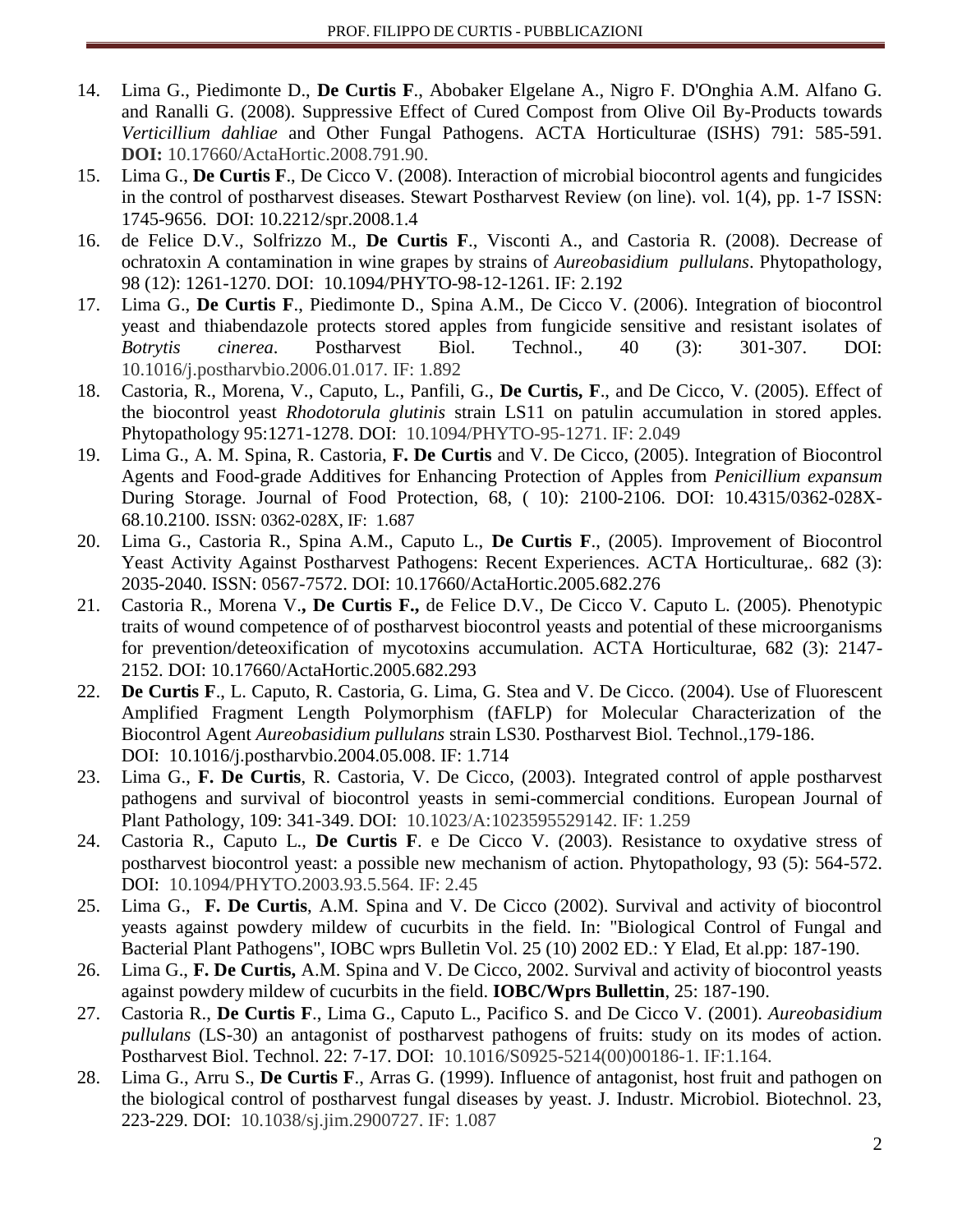- 29. Lima G.**, De Curtis F.,** Castoria R. and De Cicco V., (1998). Activity of the yeasts *Cryptococcus laurentii* and *Rhodotorula glutinis* against postharvest rots on different fruits. Biocontrol Sci. Technol. 8, 257-267. DOI: 10.1080/09583159830324. IF:0.865.
- 30. Castoria R., **De Curtis** F., Lima G. e De Cicco V., (1997). ß-1,3-glucanase activity of two saprophytic yeasts and possible mode of action involved as biocontrol agents against postharvest diseases. Postharvest Biol. Technol. 12: 293-300. DOI: 10.1016/S0925-5214(97)00061-6. IF: 0.933
- 31. **De Curtis F**., Torriani S., Rossi F. and De Cicco V. (1996). Selection and use of *Metschnikowia pulcherrima* as a biological control agent for postharvest rots of peaches and table grapes. Ann. Microbiol. Enzimol. 46: 45-55.

## **CAPITOLI DI LIBRO IN INGLESE (BOOK CHAPTER)**

32. Lima G., Sanzani S. M., **De Curtis F**., Ippolito A. (2015). Biological Control of Postharvest Diseases. In: R.B.H. Wills and J.B. Golding (Eds), *Advances in Postharvest Fruit Vegetable and Technology*. Chapter 11, CRC Press: 65-88.

## **CAPITOLI DI LIBRO PER STUDENTI UNIVERSITARI**

- 33. P. Bertolini, A.Folchi, A. Ippolito, S.M. Sanzani, G. Lima, **F. De Curtis** (2016) Gestione sostenibile in postraccolta*, pg. 299-319.* In: Difesa sostenibile delle colture. Principi, sistemi e tecnologie applicate alle produzioni agricole. Ed.: Paola Battilani, Edagricole, Milano
- 34. **De Curtis F**. (2009). Apiacee, pg: 239-244. In: In: Patologia postraccolta dei prodotti vegetali. Ed.: De Cicco, Bertolini, Salerno, Piccin Nuova Libraria S.P.A., Padova.
- 35. Lima G. e **De Curtis F**. (2009). Pomodoro melanzana e peperone, pg 209-218. In: In: Patologia postraccolta dei prodotti vegetali. Ed.: De Cicco, Bertolini, Salerno, Piccin Nuova Libraria S.P.A., Padova.
- 36. Lima G. e **De Curtis F**. (2009). Cucurbitacee, pg: 218-225. In: Patologia postraccolta dei prodotti vegetali. Ed.: De Cicco, Bertolini, Salerno, Piccin Nuova Libraria S.P.A., Padova.

#### **MONOGRAFIE O TRATTATI SCIENTIFICI**

- 37. **De Curtis F**., De Cristofaro A., (2016) Risanamento fitosanitario e produzione di "seme" di aglio. Innovazione per la produzione di "seme" di ecotipi di aglio molisano: dal risanamento fitosanitario al collaudo di processo e trasferimento alle aziende agricole. Omega, Campobasso. Pag. 90.
- 38. Alfano G., C. Belli, **F. De Curtis**, G. Lima, G. Lustrato, D. Piedimonte, Ranalli G. (2003). Impiego di compost maturo da residui agro-alimentari: riflessi sulla qualità dell'olio di oliva vergine, valutazione delle proprietà ammendanti organico-vegetale ed inibitorie dei principali fitopatogeni di colture agrarie. Opuscolo divulgativo prodotto nell'ambito del progetto "Miglioramento della qualità dell'olio d'oliva", Regg. CE 528/99 - 2407/01, Azione G. Regione Molise, 94 pp.

# **CONTRIBUTI IN VOLUMI (CAPITOLI O SAGGI)**

- 39. Lima G., R. Castoria, **F. De Curtis**, L. Caputo, A.M. Spina, V. De Cicco(2002). Attività contro patogeni postraccolta di microrganismi della fillosfera e carposfera di piante agrarie. In: *Tecniche postraccolta dei prodotti ortofrutticoli.* Ed. F. Mencarelli, G. Serra. ARSIA – Firenze. Pag. 189-197.
- 40. Casulli F., M.A. Gatto, G. Lima, **F. De Curtis**, A.M. Spina, A.M. Celetti, (2001). Principali malattie fungine in vivai di piante ortive in Puglia e Molise. Atti Progetto POM A32 "Validazione e trasferimento alla pratica agricola di norme tecniche per l'accertamento dello stato sanitario di specie ortofrutticole per patogeni pregiudizievoli alla qualità delle produzioni vivaistiche" a cura di V.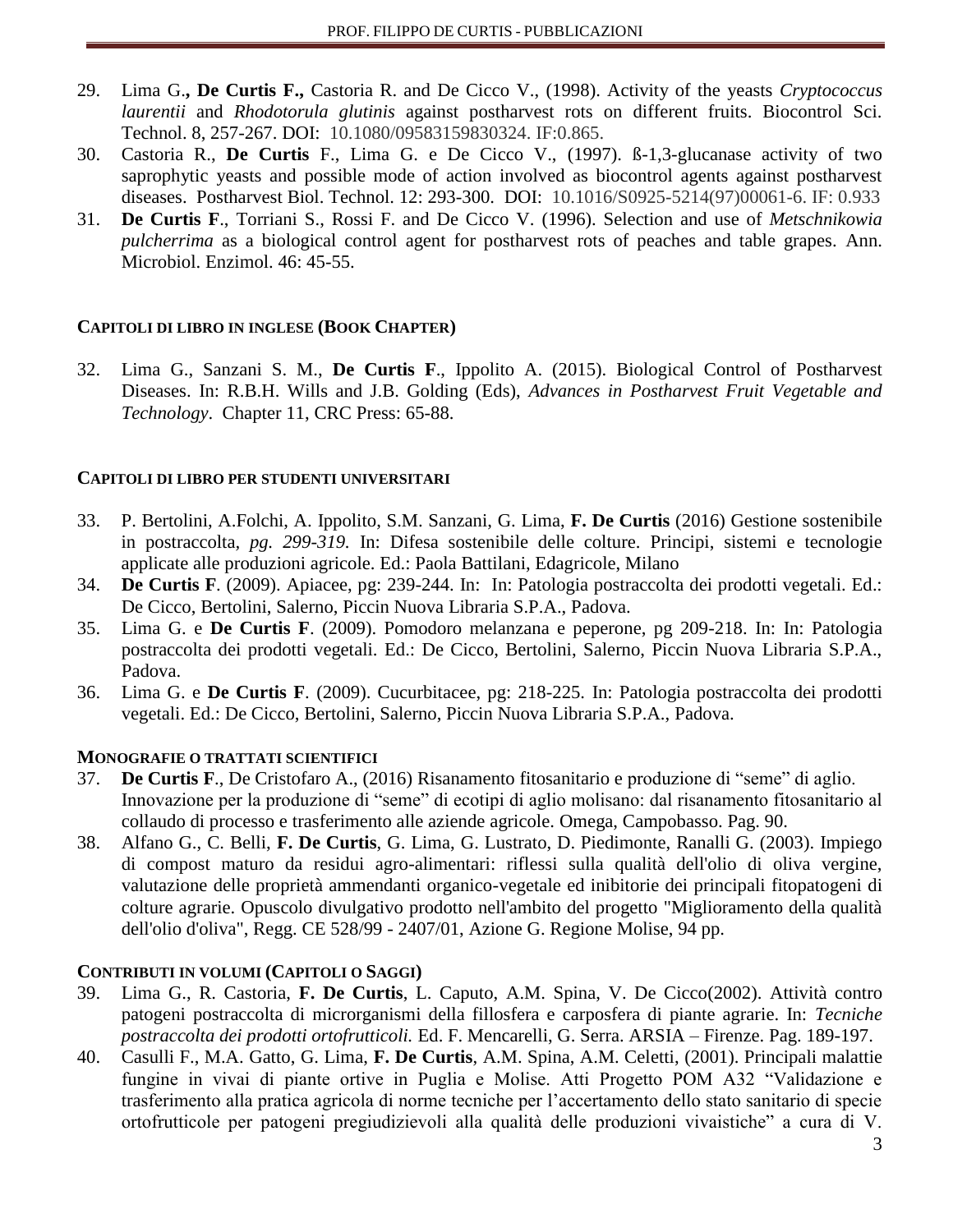Savino, T. Amenduni, A. Bazzoni, D. Boscia, S. Pollastro, M. Saponari, Vol. II; Convegno Nazionale: Norme Fitosanitarie e Commercializzazione delle Produzioni Vivaistiche, Locorotondo (Bari), 4-7 dicembre 2001; pag.: 1091-1099.

- 41. Lima G., **F. De Curtis**, A.M. Spina, S. Pengue, V. De Cicco, Casulli F., M.A. Gatto (2001). Diagnosi massale delle malattie fungine delle piante ortive in vivaio. Atti Progetto POM A32 "Validazione e trasferimento alla pratica agricola di norme tecniche per l'accertamento dello stato sanitario di specie ortofrutticole per patogeni pregiudizievoli alla qualità delle produzioni vivaistiche" a cura di V. Savino, T. Amenduni, A. Bazzoni, D. Boscia, S. Pollastro, M. Saponari, Vol. II; Convegno Nazionale: Norme Fitosanitarie e Commercializzazione delle Produzioni Vivaistiche, Locorotondo (Bari), 4-7 dicembre 2001; pag.: 1101-1107.
- 42. Lima G., **F. De Curtis**, A.M. Spina, V. De Cicco (2001). Distribuzione dei funghi delle ortive in Molise. Atti Progetto POM A32 "Validazione e trasferimento alla pratica agricola di norme tecniche per l'accertamento dello stato sanitario di specie ortofrutticole per patogeni pregiudizievoli alla qualità delle produzioni vivaistiche" a cura di V. Savino, T. Amenduni, A. Bazzoni, D. Boscia, S. Pollastro, M. Saponari, Vol. I; Convegno Nazionale, Locorotondo (Bari), 4-7 dicembre 2001; pag.: 113-130.
- 43. Lima G., **F. De Curtis**, A.M. Spina, R. Castoria, V. De Cicco e, Nigro F., Schena L., Romanazzi G., Ippolito A., Casulli F. (2001). Campionamento e tecniche diagnostiche per i patogeni fungini dei vegetali in vivaio. In "il vivaismo in Molise: indagine conoscitiva, legislazione, tecniche di produzione e di analisi. Quaderno divulgativo dell'E.R.S.A. Molise, n° 10/2001. Coord. L. Cinquina e N. Mentore; pag.: 55-67.
- 44. Lima G., **F. De Curtis**, F. Casulli (2001). La diagnosi massale delle malattie fungine delle piante ortive in vivaio. In: " La prevenzione delle malattie fungine in vivaio per una orticoltura di qualità: la ricerca in Molise." Quaderno divulgativo dell'E.R.S.A. Molise, n° 11/2001; coord. L. Cinquina e N. Mentore; pag.: 57-61.
- 45. Lima G., **F. De Curtis**, A.M. Spina, V. De Cicco, F. Casulli, 2001. Le principali malattie fungine delle piante ortive in vivaio. In: " La prevenzione delle malattie fungine in vivaio per una orticoltura di qualità: la ricerca in Molise." Quaderno divulgativo dell'E.R.S.A. Molise, n° 11/2001; coord. L. Cinquina e N. Mentore; pag.: 5-38.
- 46. Lima G., **F. De Curtis**, A.M. Spina, D. Piedimonte, V. De Cicco (2001). Distribuzione dei funghi delle piante ortive in Molise. In: " La prevenzione delle malattie fungine in vivaio per una orticoltura di qualità: la ricerca in Molise." Quaderno divulgativo dell'E.R.S.A. Molise, n° 11/2001; coord. L. Cinquina e N. Mentore; pag.: 39-56.
- 47. Alfano G., C. Belli, **F. De Curtis**, G. Lima, G. Lustrato, D. Piedimonte, Ranalli G. (2003). Impiego di compost maturo da residui agro-alimentari: riflessi sulla qualità dell'olio di oliva vergine, valutazione delle proprietà ammendanti organico-vegetale ed inibitorie dei principali fitopatogeni di colture agrarie. Opuscolo divulgativo prodotto nell'ambito del progetto "Miglioramento della qualità dell'olio d'oliva", Regg. CE 528/99 - 2407/01, Azione G. Regione Molise, 94 pp.

# **PUBBLICAZIONI A STAMPA SU RIVISTE NAZIONALI**

- 48. De Cicco V. and **De Curtis F.** (1993). Le malattie che colpiscono le drupacee. **Molise Agr**. 9: 6-13.
- 49. De Cicco V. and **De Curtis F.**1993. L'oidio della barbabietola da zucchero. **Inf.tore Fitopatol**. 12: 8- 20.
- 50. De Cicco V. and **De Curtis F. (**1994). Lotta ed epidemiologia sull'oidio della barbabietola. **Molise Agr**. 6: 6-12.
- 51. Caruso G., De Cicco V., **De Curtis F.** and Laccone G. (1995). Esperienze di lotta contro il mal bianco (*Erysiphe betae*) della barbabietola da zucchero nel Molise. **Difesa Piante**, 18: 42-47.
- 52. **De Curtis F.** and De Cicco V. 1995. Epoca di intervento contro l'oidio della vite: risultati di un triennio di prove nel Molise. **Difesa Piante** 18: 267-273.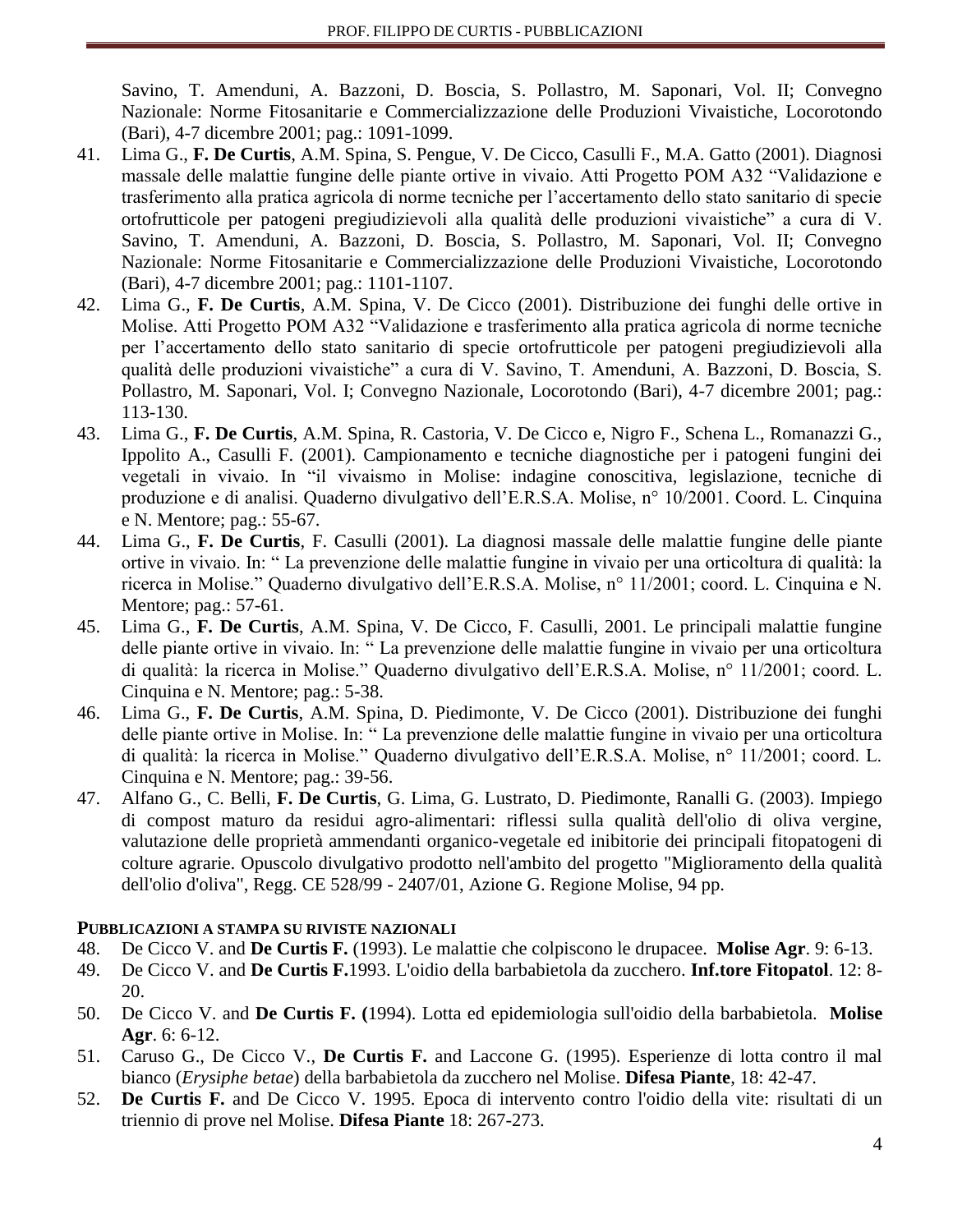- 53. Castoria R., **De Curtis F.**, Lima G., Aloj B. e De Cicco V. (1997). Studio preliminare sui meccanismi d'azione dei lieviti *Rhodotorula glutinis* e *Cryptococcus laurentii* antagonisti di *Penicillium expansum*. **Italus Hortus** 4: 109-112.
- 54. Lima G., **De Curtis F.**, Arras G. e De Cicco V. (1997). Attività interspecifica di lieviti antagonisti di patogeni postraccolta su differenti ortofrutticoli. **Italus Hortus** 4: 105-108.
- 55. Lima G., **De Curtis F.**, Castoria R. and De Cicco V. (1998). Attività di lieviti antagonisti contro marciumi postraccolta della mela 'Annurca' in condizioni semi-commerciali. **Atti Giornate Fitopatologiche**: 501-506. Scicli e Ragusa 3-7 maggio, 1998.
- 56. Lima G., Pacifico S., **De Curtis F.**, Spina A.M., Caputo L., Castoria R. e De Cicco V., (1999). Lieviti e funghi lievitiformi dalla fillosfera e carposfera di piante di interesse agrario: attività contro patogeni fungini e caratterizzazione. Atti 5° Convegno Nazionale Biodiversità, *Biodiversità e Sistemi Ecocompatibili,* Caserta, 9-10 sett., pagg. 789-794.
- 57. **De Curtis F.**, Spina A.M. e Lima G. )2001). Gravi attacchi di *Sclerotium rolfsii* su pomodoro in pieno campo. **Informatore fitopatologico**, 9: 70-71.
- 58. De Cicco V., G. Rotundo, **F. De Curtis**, G.S. Germinara. (2001). Difesa delle produzioni agroalimentari. **ERSAMolise notizie**, 3:13.
- 59. Lima G., **F. De Curtis**, A.M. Spina, V. De Cicco, (2002). Attività di microrganismi antagonisti contro l'oidio delle cucurbitacee in campo. **Atti Giornate Fitopatologiche** 2002. Baselga di Pinè (TN), 7-11 Aprile 2002, Vol. II, pagg. 491-492.
- 60. G. Lima, **F. De Curtis**. (2006). Nuova strategia antioidica per una viticoltura di qualità. La difesa antioidica in Italia: In Molise. **Terra e Vita,** 6 (Suppl.): 30-32.
- 61. **De Curtis F.**, Spina A.M. e Lima G. (2007). Gravi alterazioni al colletto di giovani piante di pomodoro: indagini eziologiche. **Informatore fitopatologico**, 6: 41-43.
- 62. Vitullo D., G. Lima, **F. De Curtis,** V. De Cicco(2009). Antagonist activity of selected bacteria and their biomolecules against fungal pathogen and possible induction of resistance in horticultural plants. Abstract, Petria, 19 (Suppl. 1): 89-91.

#### **ABSTRACT IN RIVISTE IN INGLESE**

- 63. Castoria R., **De Curtis F**., Lima G., Pacifico S., and De Cicco V. (1998). Mechanisms of action involved in the antagonism of *Aureobasidium pullulans* against postharvest pathogens. *Journal of Plant Pathology* 80: 253.
- 64. Lima G., **De Curtis F**., Castoria R., Pacifico S. e De Cicco V. (1998). Additives and natural products against postharvest pathogens and compatibility with antagonistic yeasts. *Journal of Plant Pathology* 80: 259.
- 65. Castoria R., L. Caputo, **F. De Curtis**, G. Lima and V. De Cicco (1999). Resistance to oxidative stress and activity of antagonistic yeasts against postharvest pathogens. *Journal of Plant Pathology* 81: 229
- 66. Lima G., Pacifico S., F. De Curtis, Castoria R. and V. De Cicco (1999). Characterization by RAPD-PCR of yeasts and yeast-like fungi potential antagonists of postharvest pathogens. *Journal of Plant Pathology* 81: 233.
- 67. Castoria R, Caputo L, Morena V, **De Curtis F**, De Cicco V (2002). Reduction of patulin concentration in biocontrol yeast-treated apples. *Journal of Plant Pathology*, vol. 84, p. 178.-178, ISSN: 1125-4653
- 68. Lima G., **F. De Curtis**, D. Piedimonte, A.M. Spina and V. De Cicco (2002). Activity of antagonists and natural compounds against powdery mildew of cucurbits: laboratory and field trials. *Journal of Plant Pathology* 84: 185.
- 69. **De Curtis F**., L. Caputo, R. Castoria, G. Lima, V. De Cicco, (2003). Molecular fingerprinting of antagonist *Aureobasidium pullulans* isolates by fluorescent amplified fragment length polymorphism (fAFLP). X Convegno Nazionale SIPaV", Sorrento (NA), 1-3 ottobre, *Journal of Plant Pathology*  85: 279-280*.*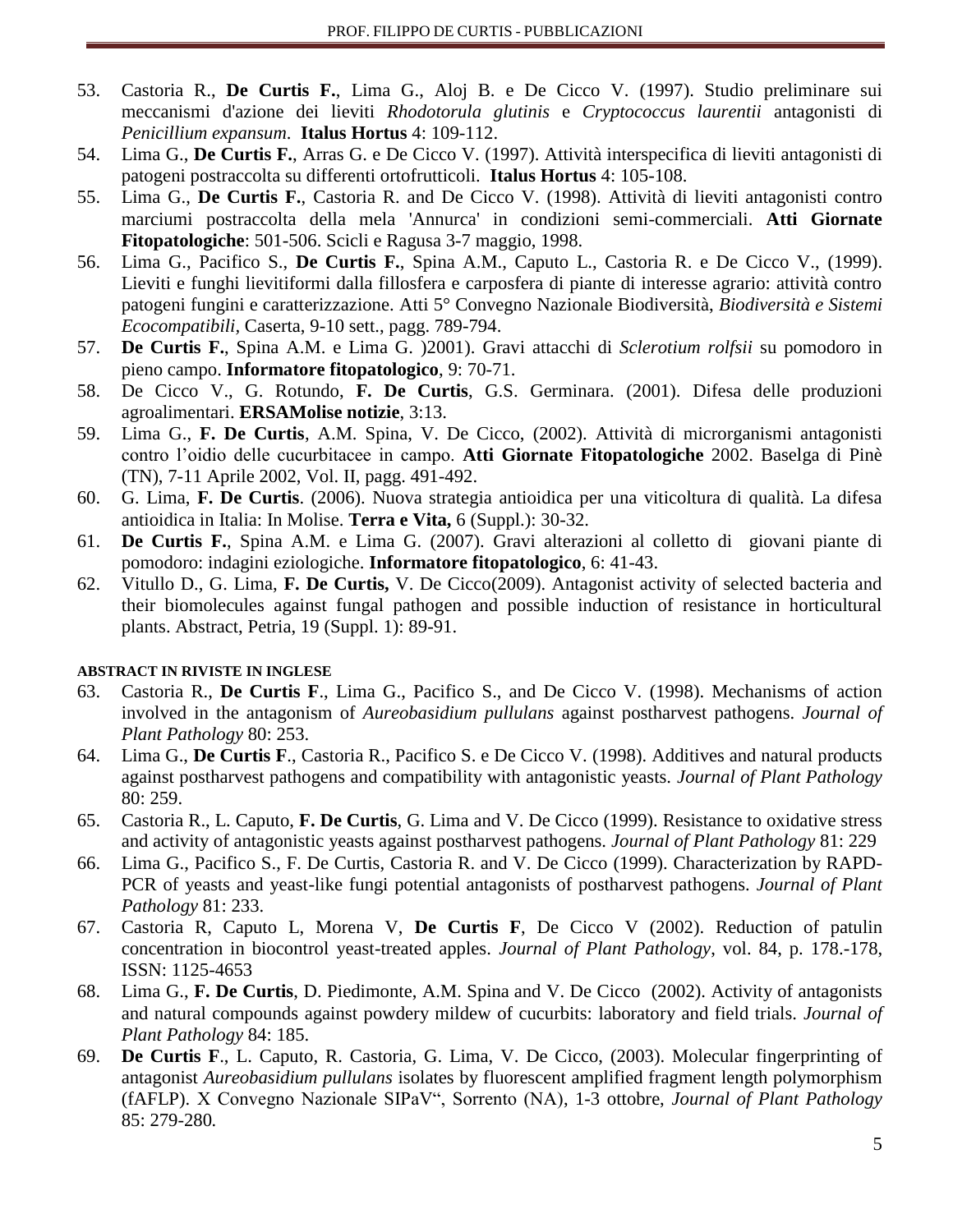- 70. Lima G., A.M. Spina, **F. De Curtis**, D. Piedimonte (2003). Improvement of biocontrol yeast activity by integration with natural compounds. Lavoro presentato al *"X Convegno Nazionale SIPaV",*  Sorrento (NA), 1-3 ottobre, *Journal of Plant Pathology 85(4, special issue): 293.*
- 71. Castoria R, de Felice D, Solfrizzo M, **De Curtis F**, De Cicco V (2004). STUDY ON THE UTILISATION OF ANTAGONISTS FOR PREVENTING OTA CONTAMINATION OF WINE GRAPE. *Journal of Plant Pathology*, vol. 86 (4), p. 313, ISSN: 1125-4653
- 72. Lima G., A.M. Spina**, F. De Curtis**, D. Piedimonte and V. De Cicco, (2004). Interaction among fungal pathogens, fungicides and antagonist yeasts in the control of apple postharvest diseases. *"XI Convegno Nazionale SIPaV",* Milano, 29 settembre - 1 ottobre 2004, *J. Plant Pathol*., 86(4): 322.
- 73. Castoria R, De Felice DV, Solfrizzo M, Lattanzio V, **De Curtis F**, and De Cicco V (2005). IN VITRO DEGRADATION OF OCHRATOXIN A TO LESS TOXIC OCHRATOXIN BY AUREOBASIDIUM PULLULANS BIOCONTROL STRAINS. . *Journal of Plant Pathology*, vol. 87, p. 276, ISSN: 1125-4653
- 74. Lima G., **F. De Curtis** and V. De Cicco (2005). Suppression of *Verticillium dahliae* microsclerotia in the rizosphere of olive and eggplant by compost from olive oil by-products. XII Congr. Naz. SIPaV, Villa S. Giovanni (RC), 29 settembre-1 ottobre, abstr. pag. 52. *Journal of Plant Pathology*. 87 (4, Special issue), pag. 296.
- 75. Lima G., **F. De Curtis** and V. De Cicco (2006). Innovative approaches for integrated management of postharvest diseases. XIII Congr. Naz. SIPaV, Foggia, 12-15 settembre, *J. Plant Pathol*. 88(3): S-21.
- 76. Lima G., **De Curtis F**., Vitullo D. and Piedimonte D. (2006). *Activity of natural amendments and composts against plant soil-borne pathogens*. Journal of Plant Pathology, 88(3), S48.
- 77. Castoria R, Mannina L, De Curtis F, Maiuro L, Sobolev A, Ritieni A, Ferracane R, Spina AM (2006). STUDY ON PATULIN METABOLISATION BY A POSTHARVEST BIOCONTROL YEAST. JOURNAL OF PLANT PATHOLOGY, vol. 88 (3), p. s37, ISSN: 1125-4653
- 78. **De Curtis F**., Vitullo D., Piedimonte D., Spina A.M. and G. Lima (2006) *Control of* Rhizoctonia solani *and* Sclerotium rolfsii *damping-off of tomato plants: preliminary results*. Journal of Plant Pathology, 88(3), S41.
- 79. G. Lima, **F. De Curtis**, D. Piedimonte, D. Vitullo, I. Pentimone and F. Nigro (2007). *Evaluation of composts and amendment for suppressive activity against* Verticillium dahliae *on nursery growing olive plants*. Journal of Plant Pathology vol. 88(3), p. S27-S68, ISSN: 1125-4653
- 80. **De Curtis F**, Spina AM, Piedimonte D, Lima G, De Cicco V (2007). BIOLOGICAL AND INTEGRATED CONTROL OF WHEAT POWDERY MILDEW. JOURNAL OF PLANT PATHOLOGY, vol. 89(3), p. S27-S68, ISSN: 1125-4653
- 81. Battilani P, De Cicco V, **De Curtis F**, Macchia L, Pietri A, Ritieni A, Silva A (2007). BIOLOGICAL AND INTEGRATED CONTROL OF ASPERGILLUS CARBONARIUS.. JOURNAL OF PLANT PATHOLOGY, vol. 89 (3), p. S13, ISSN: 1125-4653
- 82. G. Lima, D. Vitullo, **F. De Curtis**, D. Piedimonte, L. Maiuro and V. De Cicco (2007). *Activity against* Fusariun oxysporum *of antagonist bacteria isolated from suppressive soil or compost*. Journal of Plant Pathology, vol. 88(3), p. S43, ISSN: 1125-4653
- 83. **De Curtis F**, Haidukowsky M, Moretti A, Castoria R, Lima G, Pascale M (2008). OCCURRENCE OF FUSARIUM EAR ROT AND FUMONISIN CONTAMINATION OF MAIZE IN MOLISE AND EFFECTS OF SYNTHETIC FUNGICIDES.. JOURNAL OF PLANT PATHOLOGY, vol. 90 (3), p. S3.71-S3.72, ISSN: 1125-4653
- 84. D. Vitullo**, F. De Curtis**, A. Di Pietro, and G. Lima. (2008). *Exploring the interaction between bacterial biocontrol agents and genetically characterized mutants of* Fusarium oxysporum*.* Journal of Plant Pathology vol. 90, p. 42-43, ISSN: 1125-4653
- 85. De Felice DV, De Curtis F, De Cicco V, Castoria R (2008). Environmental factors affecting the biocontrol of ochratoxigenic *Aspergillus carbonarius* on wine grapes JOURNAL OF PLANT PATHOLOGY, vol. 90 (2), p. S2.112-S2.113, ISSN: 1125-4653.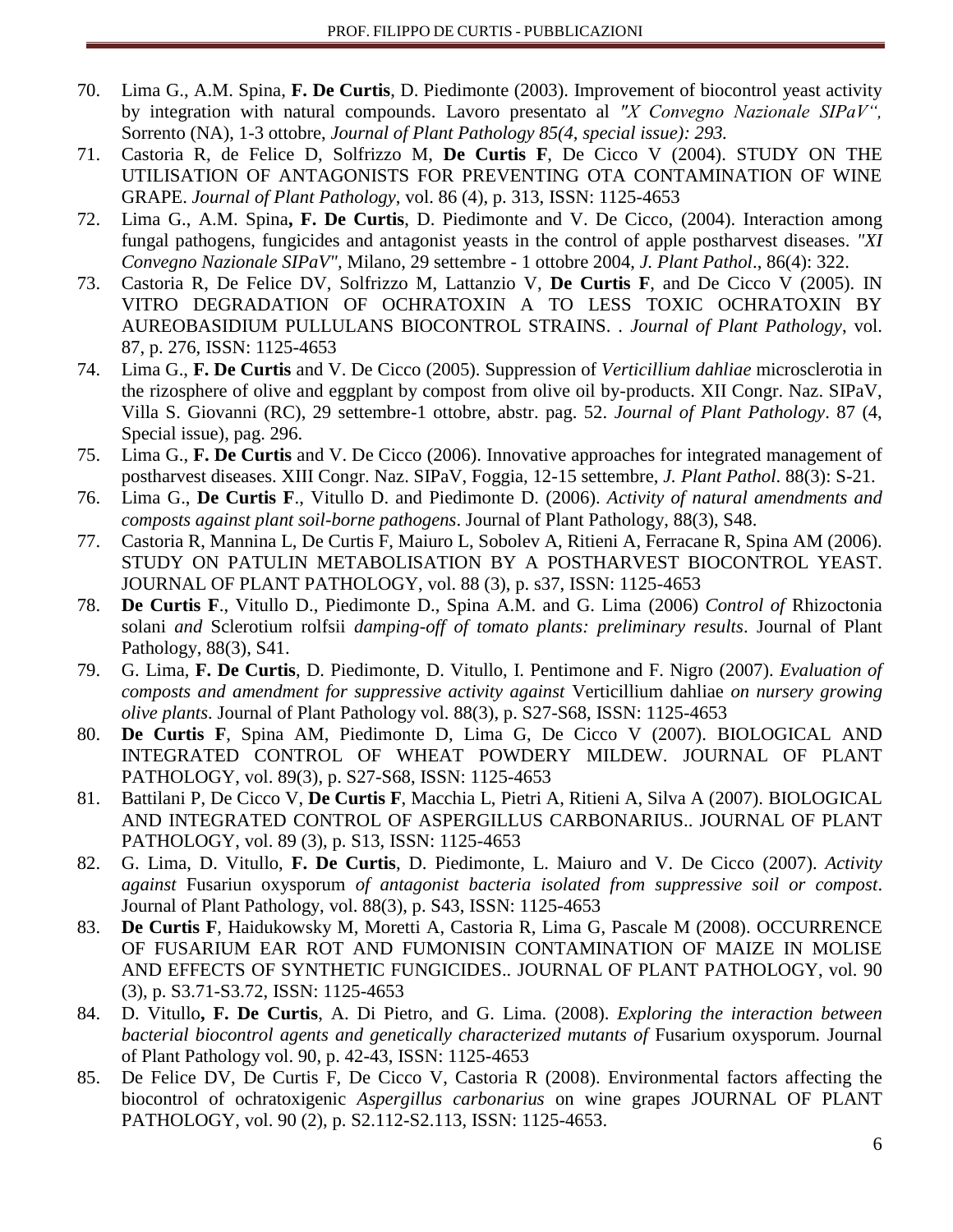- 86. D. Vitullo, G. Lima, R. Castoria, **F. De Curtis,** L. Maiuro and V. De Cicco. (2008) *Biochemical and physical interactions among* Fusarium oxysporum*, biocontrol agents and tomato plant roots*. Journal of Plant Pathology vol. 90 (S2), p. 372, ISSN: 1125-4653
- 87. **De Curtis** F, Castoria R, Palmgren L, Ianiri G, Wright SAI (2009). The origin of plant-associated pink yeasts influences their biodiversity, biocontrol efficacy and ability to degrade patulin. JOURNAL OF PLANT PATHOLOGY, vol. 91, p. S4.58, ISSN: 1125-4653
- 88. Vitullo D, Di Pietro A, **De Curtis F**, Lanzotti V, Lima G (2009). Putative mechanisms involved in the interaction between Bacillus amyloliquefaciens strain BO7 and Fusarium oxysporum. Journal of Plant Pathology, vol. 91, p. S4.93, ISSN: 1125-4653
- 89. **De Curtis F**, Vitullo D, Lima G, De Cicco V (2009). Activity of a antagonist bacteria for the biological control of Rhizoctonia solani and Sclerotium rolfsii on tomato. *Journal of Plant Pathology*, vol. 91, p. S4.58-S4.58), ISSN: 1125-4653
- 90. **De Curtis F,** Quici R, Ianiri G, Palmgren L, De Cicco V, Castoria R, Wright SAI (2010). THE INFLUENCE OF YEAST ORIGIN AND IDENTITY ON MODES OF BIODEGRADATION OF PATULIN BY BASIDIOMYCETOUS PINK YEASTS.. JOURNAL OF PLANT PATHOLOGY, vol. 92, ISSN: 1125-4653
- 91. Lima G., Vitullo D., **De Curtis F**. and De Cicco V. (2010). *Effect of biocontrol bacteria on repressiveness of organic amendments against fungal plant pathogens in the rhizosphere*. Journal of Plant Pathology, 92(4), S4.61. ISSN: 1125-4653
- 92. Vitullo D., G. Lima, **F De Curtis** and V. De Cicco. (2009). *Antagonist activity of selected bacteria and their biomolecules against fungal pathogen and possible induction of resistance in horticultural plants*. Petria, 19(1), 89–91.
- 93. **De Curtis F.,** Palmieri D., Vitullo D., Lima G. (2013) *First report of* Fusarium oxysporum *f.sp.* pisi *causal agent of root and crown rot on chickpea (*Cicer arietinum *L.) in southern Italy.* Journal of Plant Pathology, 95 (4, Supplement), S4.41.
- 94. D. Vitullo, **F. De Curtis**, M. Fierro, D. Palmieri, G. Lima. (2014). Fusarium oxysporum *and* F. solani: *two novel fungal pathogens causing decline of milkwort (*Polygala mirtifolia *L.) plants in southern Italy*. Journal of Plant Pathology, 81-82.
- 95. D. Vitullo*,* **F. De Curtis**, D. Palmieri, M. Colonna, G. Lima. (2014) *Screening for resistance to fusariosis of local chickpea (*Cicer arietinum *L.) ecotypes of the Molise region*. Journal of Plant Pathology, 82.
- 96. Lima G., Vitullo D*.*, **De Curtis F**., G. Lustrato, G. Alfano, G. Ranalli. (2014) *Biocompost: a chain project to product amendment with enhanced agronomic and suppressive properties from olive mill wastes*. Journal of Plant Pathology, 70.
- 97. D. Palmieri, D. Vitullo, **F. De Curtis,** A. Di Pietro, G. Lima. (2014) *Biological control of chickpea Fusariosis: the solution in the rhizosphere*. Journal of Plant Pathology, 74.
- 98. M. Fierro, F. De Curtis, D. Vitullo1, D. Palmieri, J. Rubio, T. Millán, G. Lima (2016) Evaluation of chickpea (*Cicer arietinum* L.) local germplasm from central Italy for genetic resistance to main fungal pathogen of the crop in the Mediterranean Basin. Journal of Plant Pathology (2016), 98 (28).
- 99. Palmieri D., De Curtis F., Vitullo D., Turrà D., Di Pietro A., Lima G. (2016). Mechanisms involved in the biocontrol activity of the rhizosphere colonizing bacterium *Rahnella aquatilis* against *Fusarium oxysporum*. Journal of Plant Pathology (2016), 98 (76).
- 100. Vitullo D., Kheireddine A., Palmieri D., Ianiri G., De Curtis F., Castoria R., Sadfi-Zouaoui N., Lima G. (2016) A lab scale approach to select yeast strains for biological control of postharvest pathogens. Journal of Plant Pathology (2016), 98 (116A).
- 101. Barberio A., Palmieri D., Barone G., Del Grosso C., Lima G., **De Curtis F**. (2018) Selection and characterization of beneficial bacteria and seed bacterization of leguminoses as a biocontrol strategy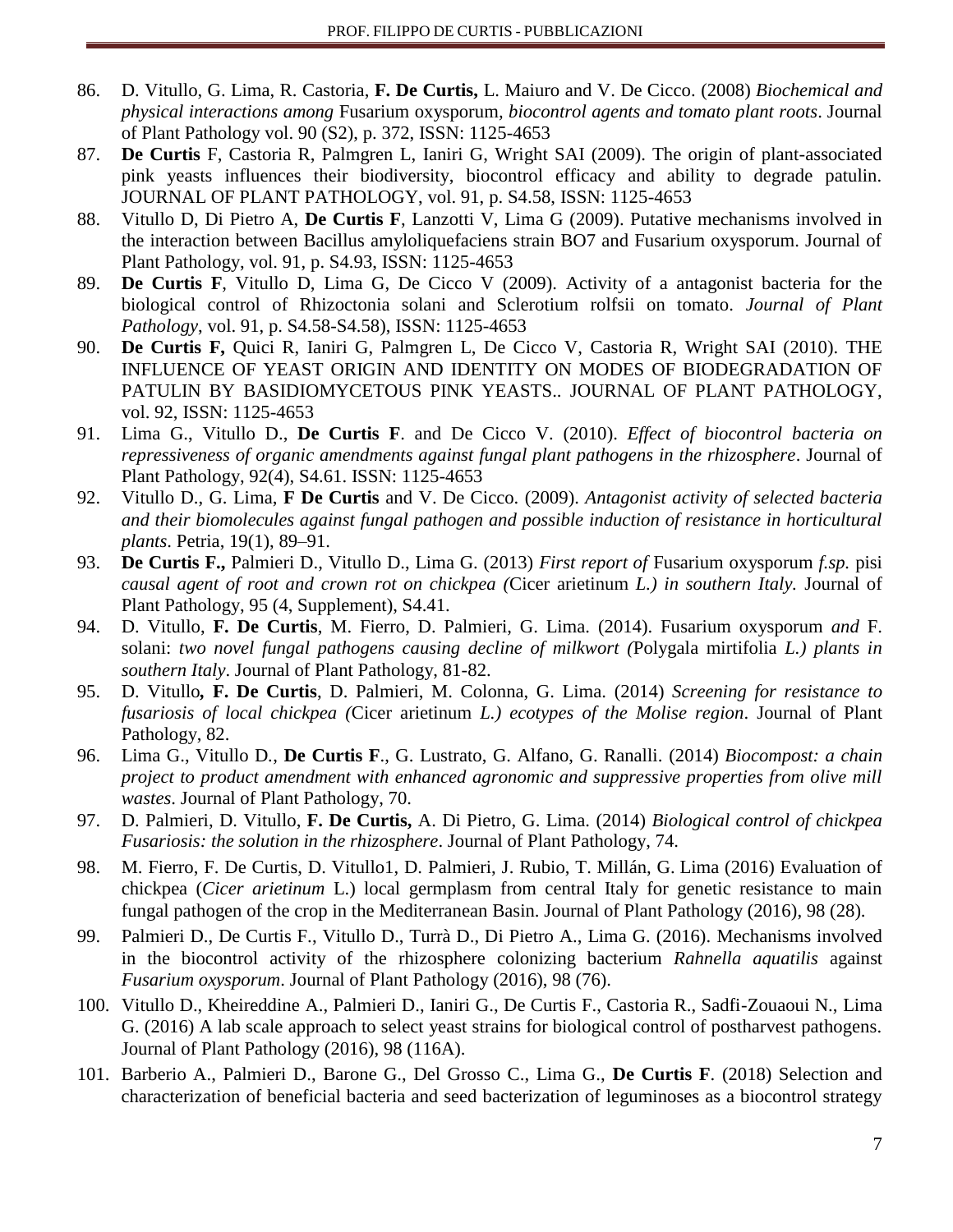against *Rhizoctonia solani* damping-off. Book of Abstracts del XXIV Convegno SIPAV 2016, Ancona, 5 Settembre 2018. Pg. 83.

- 102. Barone G., Die J.V., **De Curtis F**., Rubio J., Palmieri D., Lima G., Millàn T. (2018) Identification of candidate genes involved in resistance to Fusarium Wilt race 0 in chickpea. Book of Abstracts del XXIV Convegno SIPAV 2016, Ancona, 5 Settembre 2018, Pag.84 .
- 103. Del Grosso C., Chavez Duran C.G., Vitullo D., **De Curtis F**., Palmieri D., Cacciola S.O., Lima G. (2018) Effectiveness of products of natural origin and biocontrol agents against ornamental crops' soilborne pathogens. Book of Abstracts del XXIV Convegno SIPAV 2016, Ancona, 5 Settembre 2018, Pag. 95.
- 104. Palmieri D., Miccoli C., Ianiri G., Lima G., **De Curtis F**., Castoria R. (2018) Influence of a biocontrol agent on Penicillium expansum-driven acidification and patulin biosynthesis. Book of Abstracts del XXIV Convegno SIPAV 2016, Ancona, 5 Settembre 2018. Pag. 145.

#### **C[ONTRIBUTI IN ATTI DI](http://alessandria.cineca.it/index.php/home/cerca/class/273/ordine/class) CONVEGNI E CONGRESSI INTERNAZIONALI**

- 105. De Cicco V. and **De Curtis F.** (1994). Biological control of post-harvest rot by *Monilinia laxa* on peach and plum with yeasts. The Sixth Symposium of the European Concerted Action Program COST94 19-22 October 1994, Oosterbeek, The Netherlands."The Post-Harvest Treatment of Fruit and Vegetables CURRENT STATUS AND FUTURE PROSPECTS", pag. 217-220.
- 106. Castoria R., Caputo L., **De Curtis F.**, Lima G.,. and De Cicco V. (1999). Senescence and wounding of fruit tissue and resistance to oxidative stress of antagonistic yeasts involved in biological control. First International Congress. The Ageing Society. Oxidative Stress Clinical, Social and Psycological Perspectives. Abano Terme, October 22-23, 1999.
- 107. Castoria R., **De Curtis F.**, Aloj P., Del Sorbo G., Lima G.,. Scala F., De Cicco V., and Lorito M. (2000). Transferring of biocontrol genes from mycoparasites *Trichoderma* spp. to antagonistic yeasts. Volume dei riassunti "Fifth European Conference on Fungal Genetics". Arcachon, 24-29.3.2000, France.
- 108. Castoria R., M. Lorito, **F. De Curtis**, P. Aloj, G. Del Sorbo, F. Scala, G. Lima, B. Aloj, and V. De Cicco. (2000). Transferring of an endochitinase-encoding gene from Trichoderma spp. To antagonistic yeasts. Proceedings of the 5th Congress of the European Foundation for Plant Pathology: Biodiversity in Plant Pathology. Taormina-Giardini Naxos, 18-22 Settembre 2000, Pagg. 518-520.
- 109. Lima G., **F. De Curtis**, A.M. Spina and V. De Cicco (2002). Survival and activity of biocontrol yeasts against powdery mildew of cucurbits in the field. Book of Abstract 7th meeting of the WG "Biological Control of Fungal and Bacterial Plant Pathogens", Kusadasi (Turkey), 22-25 May, pag 67. Va NEGLI ABSTRACT
- 110. Lima G., **De Curtis F.**, Castoria R. and De Cicco V. (1998). Integrated control of postharvest diseases of 'Annurca' apples by pre-storage applications of yeasts and benomyl. Proc. Joint Workshop "Non Conventional Methods for the Control of Post-harvest Disease and Microbiological Spoilage" (COST 914-915 projects), Bologna (Italy), 9-11 ottobre 1997: 121-126.
- 111. Castoria R., **De Curtis F.**, Lima G., Pacifico S. and De Cicco V. (1998). Extracellular fungal wall depolymerases and antagonism of an isolate of *Aureobasidium* sp. against postharvest pathogens. Proc. Joint Workshop on "Non Conventional Methods for the Control of Post-harvest Disease and Microbiological Spoilage" (COST 914-915 projects), Bologna (Italy), Oct. 9-11, 1997, 105-110.
- 112. Castoria R., **De Curtis F.**, Lima G., Pacifico S. e De Cicco V. (1998). A new antagonist of postharvest fungal pathogens : biological activity and possible modes of action. Book of abstract. Joint Workshop on Strategies of Microbial Inoculation for a Sustainable Agriculture (COST 830, OECD), Dijon (France), 17-19 August, pag. 30 (abstract).
- 113. Lima G., **De Curtis F.**, Castoria R., Pacifico S. and De Cicco V. (1998). Antagonistic Yeasts of postharvest pathogens: compatibility with additives and agrochemicals. Book of abstract. Joint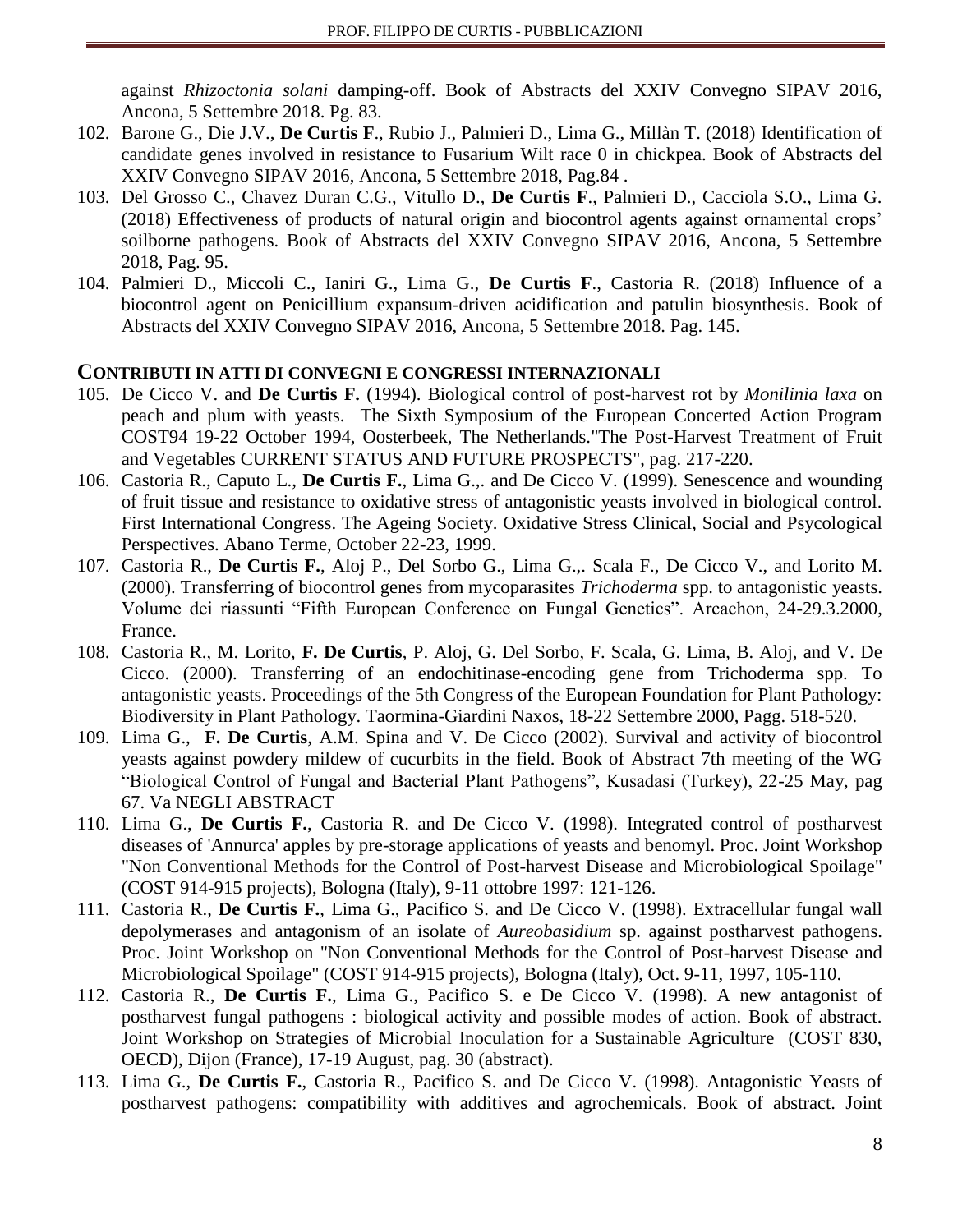Workshop on "Strategies of Microbial Inoculation for a Sustainable Agriculture" (COST 830 project), Dijon (France), 17-19 August (abstract).

- 114. Castoria R., Caputo L., Morena V., **De Curtis F**., De Cicco V. (2004). Phenotypic traits underlying wound competence of postharvest biocontrol yeasts and degradation of mycotoxins by these microorganisms. Workshop on: Management of plant diseases and arthropod pests by BCAs and their integration in agricultural systems. S. Michele all'Adige (Trento), Italy 9-13 June 2004. Abstract, pp 64.
- 115. Castoria, R., Caputo, L., Morena, V., **De Curtis, F.,** De Cicco, V. (2004). Key mechanisms of action of postharvest biocontrol agents and potential for prevention/detoxification of mycotoxin accumulation in apples and wine grapes. International Workshop: Development of biocontrol agents of diseases for commercial applications in food production systems. SIVIGLIA, 24-27 marzo 2004.
- 116. Castoria R., Caputo L., Morena, V., **De Curtis F.,** De Cicco V. 2004. Postharvest biocontrol agents: Key mechanisms of action for enhancement of their activity and potential for prevention/detoxification of mycotoxin accumulation in apples and wine grapes. 5th International Postharvest Symposium, Verona (Italy), 6-11 June 2004. Volume of abstracts (abstract S11-05)
- 117. Lima G., Castoria R., Spina A.M., Caputo L., **De Curtis F**. (2004). Improvement of biocontrol yeast activity against postharvest pathogens: recent experiences. 5th International Postharvest Symposium, Verona (Italy), 6-11 June 2004. Volume of abstracts (abstract S10-18)
- 118. Lima G., **De Curtis F**., Abobaker Elgelane A., Nigro F., D'Onghia A.M., Alfano G., Ranalli G. (2004). Suppressive Effect of Cured Compost from Olive Oil By-Products Towards Verticillium dahliae and other Fungal Pathogens. Proc. 5th Int. Symp. on Olive Growing, Izmir, Turkey. sett. 27 – Oct. 2., pp. 64.
- 119. Lima G.**, F. De Curtis**, A.M. D'Onghia and F. Nigro. (2005). Comparison between real time PCR and semi-selective medium in monitoring *Verticillium dahliae* microsclerotia in the olive rhizosphere and suppression of the pathogen by compost. Proc. 2nd European Meeting of the IOBC/WPRS Study Group "Integrated Protection of Olive Crops" Florence, Italy 26-28 October. pag. 61, in press on IOBC/Wprs Bullettin.
- 120. de Felice D., Solfrizzo M., Visconti A., Lattanzio V., **De Curtis F**., De Cicco V. and Castoria R. (2005). Ochratoxin A detoxification and antagonistic activity by four *Aureobasidium pullulans*  biocontrol strains. International Workshop: Ochratoxin A in grapes and wine: prevention and control. N. 35. Marsala, 20-21 ottobre (Abastract).
- 121. Lima G., **De Curtis F.**, V. De Cicco. (2007). Enhancement of biocontrol against postharvest rots of apples and table grapes: recent advances. Proceedings of the International Congress: Novel approaches for the control of postharvest diseases and disorders. Bologna, 3-5 May 2007, Pag. 3. (Abstract)
- 122. de Felice D.V., Solfrizzo M., **De Curtis F.**, Visconti A., De Cicco V. Castoria R. (2007). *Aureobasidium pullulans* strains degrade Ochratoxin A *in vitro* and protect wine grape from ochratoxigenic *Aspergillus carbonarius.* IOBC/wprs Bulletin Vol. 30 (6) pp. 203-207.
- 123. Lima G., **De Curtis F.**, Abobaker-Elgelane A, Tognetti R., Alfano G., Ranalli G. (2007) Suppressive activity and eco-physiological effects of composted olive by-products on the *Verticillium dahliae-Olea europaea* pathosystem. Proc. *2nd International Seminar "Biotechnology and Quality of Olive Tree Products Around the Mediterranean Basin*, 5-10 November, Mazara del Vallo, Marsala (Italy), Vol. 2: 223-226.
- 124. Vitullo D., **De Curtis F**., Castoria R., Piedimonte D., Maiuro L. and Lima G. (2007) Interactions of biocontrol bacteria with soil-borne fungal pathogens and tomato roots. Book of Abstract "XIII International Congress Molecular Plant-Microbe Interactions", Sorrento, Italy, July 21-27, vol. 1, pag. 388.
- 125. de Felice D.V., **De Curtis F**., De Cicco V. and Castoria R. (2008). Environmental factors affecting the biocontrol of ochratoxigenic *Aspergillus carbonarius* on wine grape. 9th International Congress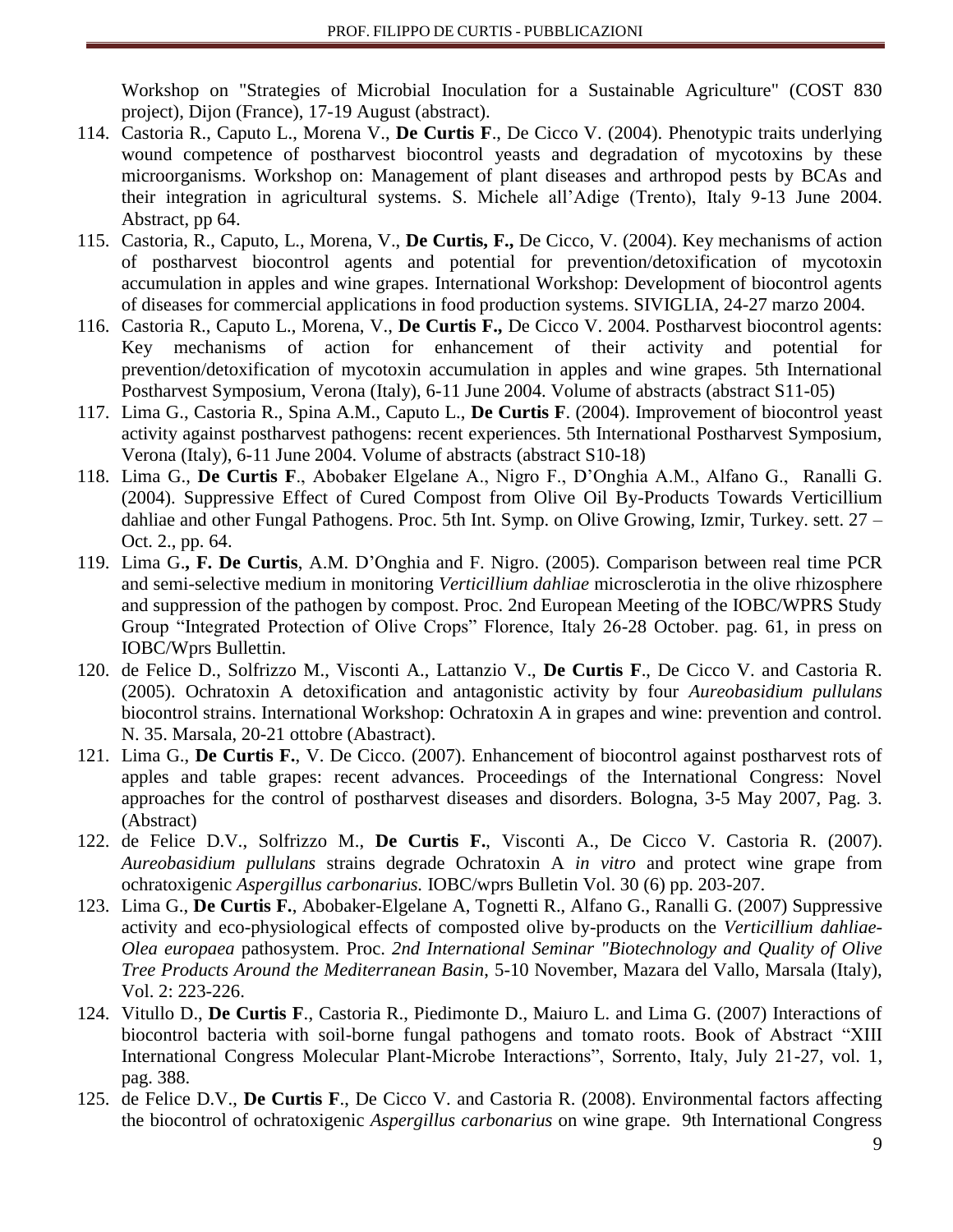of Plant Pathology (ICPP 2008). Healthy and safe food for everybody. August 24-29, 2008. Torino, Italy.

- 126. **F. De Curtis,** M. Haidukowsky, A. Moretti, R. Castoria, G. Lima and M. Pascale. (2008). Occurrence of fusarium ear rot and fumonisin contamination of maize in Molise and effects of synthetic fungicides.  $10^{th}$  International Fusarium Workshop and Fusarium Genomics Workshop 2008, Alghero, Sardinia (Italy) August 30th - September 2nd, 2008.
- 127. D. Vitullo, G. Lima, R. Castoria, **F. De Curtis**, L. Maiuro and V. De Cicco. (2008). Biochemical and physical interactions among *Fusarium oxysporum*, biocontrol agents and tomato plant roots. 9th International Congress of Plant Pathology (ICPP 2008). Healthy and safe food for everybody. August 24-29, 2008. Torino, Italy.
- 128. Vitullo D., **De Curtis F.,** Di Pietro A. , and Lima G. (2008). Exploring the interaction between bacterial biocontrol agents and genetically characterized mutants of fusarium oxysporum. 10th International Fusarium Workshop and Fusarium Genomics Workshop 2008, Alghero, Sardinia (Italy) August 30th - September 2nd, 2008.
- 129. **De Curtis F**, Palmgren L., Castoria R., De Cicco V. and Wright S.A.I.(2009) Plant-Associated Pink Yeasts: Isolation, characterization and screening for biocontrol ability. FEMS 2009, 3rd Congress of European Microbiologist: Microbes and Man-interdependence and future challenges. Goteborg, Sweden – July, 2, 2009.
- 130. Lima G., D. Vitullo, **F. De Curtis**, M. Ferrara and F. Nigro (2009). Effect of cured compost and biocontrol agents on the viability of *Verticillium dahliae* microsclerotia in the rhizosphere of nurserygrown olive plants. Book of Abstract "10th International Verticillium Symposium", Corfù, GR, November 16-22, pp 112.
- 131. D. Palmieri, **F. De Curtis**, D. Vitullo, A. Di Pietro, Lima G, D. Turrà. (2017) Role of the gluconic acid production by the rhizobacterium *Rahnella aquatilis* in pH regulation and biocontrol of the vascular wilt fungus *Fusarium oxysporum*. 15th Congress of the MPU - Mediterranean Phytopathological Union. Cordoba giugno 2017.

# **COMUNICAZIONI A CONVEGNI E CONGRESSI NAZIONALI**

- 132. Castoria R., **De Curtis F**., Lima G., Aloj B. e De Cicco V. (1996). Attività e possibili meccanismi d'azione di due lieviti antagonisti di patogeni postraccolta. Atti Workshop Nazionale su "Postraccolta dei Prodotti Ortofrutticoli", Università degli Studi di Padova, Agripolis, Legnaro (Padova), 28 novembre.
- 133. Lima G., **De Curtis F.**, Arras G. e De Cicco V. (1996). Attività interspecifica di lieviti antagonisti di patogeni postraccolta. Atti Workshop Nazionale su "Postraccolta dei Prodotti Ortofrutticoli", Università degli Studi di Padova, Agripoli, Legnaro (Padova), 28 novembre.
- 134. Lima G., **De Curtis F.** e De Cicco V. (1996). Attività di *Cryptococcus laurentii* e *Rhodotorula glutinis* contro patogeni postraccolta su differenti ortofrutticoli. Atti del IV Convegno Annuale SIPaV, Udine, 26-27 settembre Abstract CP6.
- 135. Castoria R., **De Curtis F.**, Lima G. e De Cicco V. (1996). Attività ß-1,3-glucanasica e chitinasica e possibili meccanismi d'azione di due lieviti antagonisti di *Penicillium expansum*. Atti del IV Convegno Annuale SIPaV, Udine, 26-27 settembre Abstract CP2.
- 136. Lima G., Castoria R., **De Curtis F.**, e De Cicco V. (1996). Lotta biologica contro patogeni fungini degli ortofrutticoli in postraccolta. Ministero dell'Università e della Ricerca Scientifica e Tecnologica, Università degli Studi del Molise: "VI Settimana della Cultura Scientifica e Tecnologica", 25-31 marzo.
- 137. Lima G., **De Curtis F.**, Castoria R. e De Cicco V. (1997). Efficacia di trattamenti pre-conservazione con lieviti antagonisti e benomil contro marciumi postraccolta della mela 'Annurca': primi risultati. Volume dei riassunti "V Convegno Annuale SIPaV ", Padova Italy, 18-19 settembre, pag. 4.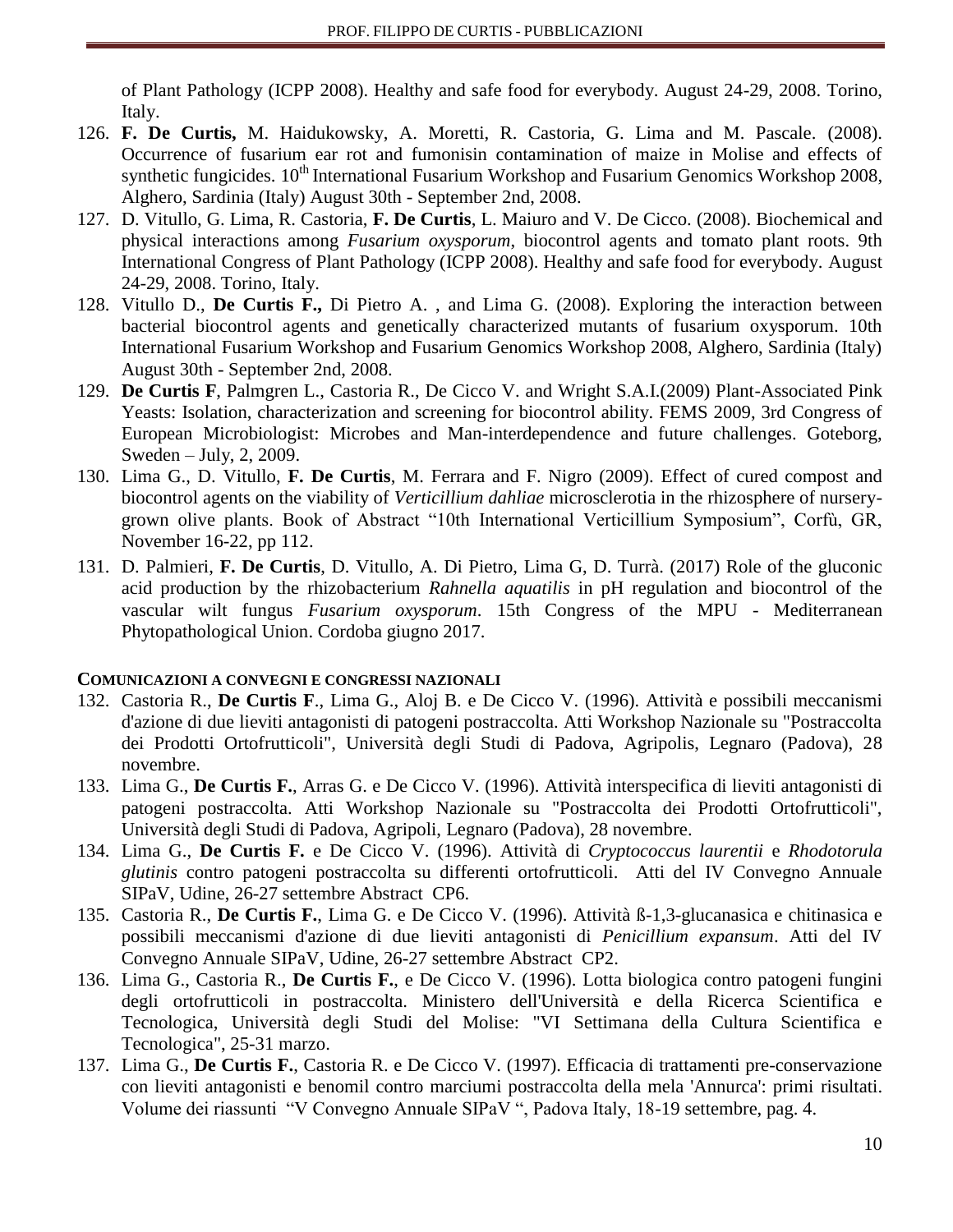- 138. Castoria R., **De Curtis F.**, Lima G. e De Cicco V. (1997). Attività e possibili meccanismi d'azione di un isolato di Aureobasidium sp. antagonista di patogeni postraccolta. Atti "V Convegno Annuale SIPaV , Padova Italy, 18-19 settembre, 6.
- 139. Lima G., **De Curtis F.**, Castoria R., Pacifico S. and De Cicco V. (1998). Attività di sostanze naturali e additivi contro *Botrytis cinerea* e *Penicillium expansum* e compatibilità con due antagonisti, agenti di lotta biologica in postraccolta. Volume dei riassunti del VI Convegno Nazionale SIPaV "Patologia Vegetale e Agricoltura Sostenibile". Campobasso 17-18 Settembre 1998.
- 140. Castoria R., **De Curtis F.**, Lima G., Pacifico S. e De Cicco V. (1998). Studio dei meccanismi d'azione implicati nell'antagonismo di *Aureobasidium pullulans* contro patogeni postraccolta. Volume dei riassunti del VI Convegno Nazionale SIPaV "Patologia Vegetale e Agricoltura Sostenibile". Campobasso 17-18 Settembre 1998.
- 141. Lima G., Pacifico S., **De Curtis F.**, Spina A.M., Caputo L., Castoria R. e De Cicco V. (1999). Lieviti e funghi lievitiformi dalla fillosfera e carposfera di piante di interesse agrario: attività contro patogeni fungini e loro caratterizzazione. Atti 5° Convegno Nazionale sulla Biodiversità, Biodiversità e Sistemi Ecocompatibili, Caserta, 9-10 settembre 1999, pag.789-794.
- 142. Lima G., Pacifico S., **De Curtis F.**, Castoria R. e De Cicco V. (1999). Caratterizzazione, mediante RAPD-PCR, di lieviti e funghi lievitiformi potenziali antagonisti di patogeni postraccolta. Volume dei riassunti VII Convegno Nazionale SIPaV, Aspetti Epidemiologici dei Patogeni Vegetali, Piacenza 23-24 sett.- Ps 35.
- 143. Castoria R., Caputo L., **De Curtis F.**, Lima G., e De Cicco V. (1999). Resistenza allo stress ossidativo e attività di lieviti antagonisti contro patogeni postraccolta. Volume dei riassunti VII Convegno Nazionale SIPaV, Aspetti Epidemiologici dei Patogeni Vegetali, Piacenza 23-24 sett. – Ps 29.
- 144. **De Curtis F.**, A.M. Spina e G. Lima (2001). Caratterizzazione molecolare di lieviti e funghi lievitiformi antagonisti di patogeni fungini degli ortofrutticoli in postraccolta. VI Convegno Nazionale sulla Biodiversità. Biodiversità: "Opportunità di Sviluppo Sostenibile". Libro dei riassunti settore Difesa Vegetale SD-PO-02 (Presentazione Orale), Bari 6-7 settembre 2001, pag. 1329-1338.
- 145. Lima G., **F. De Curtis**, D. Piedimonte, A. M. Spina e V. De Cicco. (2002) Attività di antagonisti e sostanze naturali contro l'oidio delle cucurbitacee in condizioni controllate e in campo. Atti convegno SIPaV. Roma 1-2 Ottobre 2002.
- 146. Castoria R., L. Caputo, V. Morena, **F. De Curtis**, V. De Cicco. (2002). Riduzione della contaminazione da patulina in mele trattate con antagonisti. Atti convegno SIPaV. Roma 1-2 Ottobre 2002.
- 147. **De Curtis F.**, L. Caputo, R. Castoria, G. Lima, V. De Cicco. (2003). Molecular fingerprinting of antagonist *Aureobasidium pullulans* isolates by fluorescent Amplified Fragment Length Polymorphism (fAFLP). Atti X Congresso Nazionale SIPaV, Sorrento, 1-3 ottobre, 2003.
- 148. Lima G., A.M. Spina, **F. De Curtis**, D. Piedimonte. (2003). Improvement of biocontrol yeast activity by integration with natural compounds. Atti X Congresso Nazionale SIPaV, Sorrento, 1-3 ottobre, 2003.
- 149. Castoria R., **F. De Curtis**, M Lorito. (2003). Transformation of yeasts with an endochitinaseencoding gene from *Trichoderma* spp. Atti X Congresso Nazionale SIPaV, Sorrento, 1-3 ottobre, 2003.
- 150. Lima G., A.M. Spina, **F. De Curtis**, D. Piedimonte and V. De Cicco (2005). Interaction among fungal pathogens, fungicides and antagonist yeasts in the control of apple postharvest diseases. "XI Convegno Nazionale SIPaV", Milano, 29 sett. - 1 ott. 2004.
- 151. Morena V., L. Caputo, G. Panfili, **F. De Curtis**, V. De Cicco, R. Castoria (2004). Diminuzione della contaminazione da patulina mediante un agente di lotta biologica. Riassunti de:1° Congresso Nazionale "Le micotossine nella filiera agro-alimentare". Istituto Superiore di Sanità, Roma, 29-30 Novembre 2004.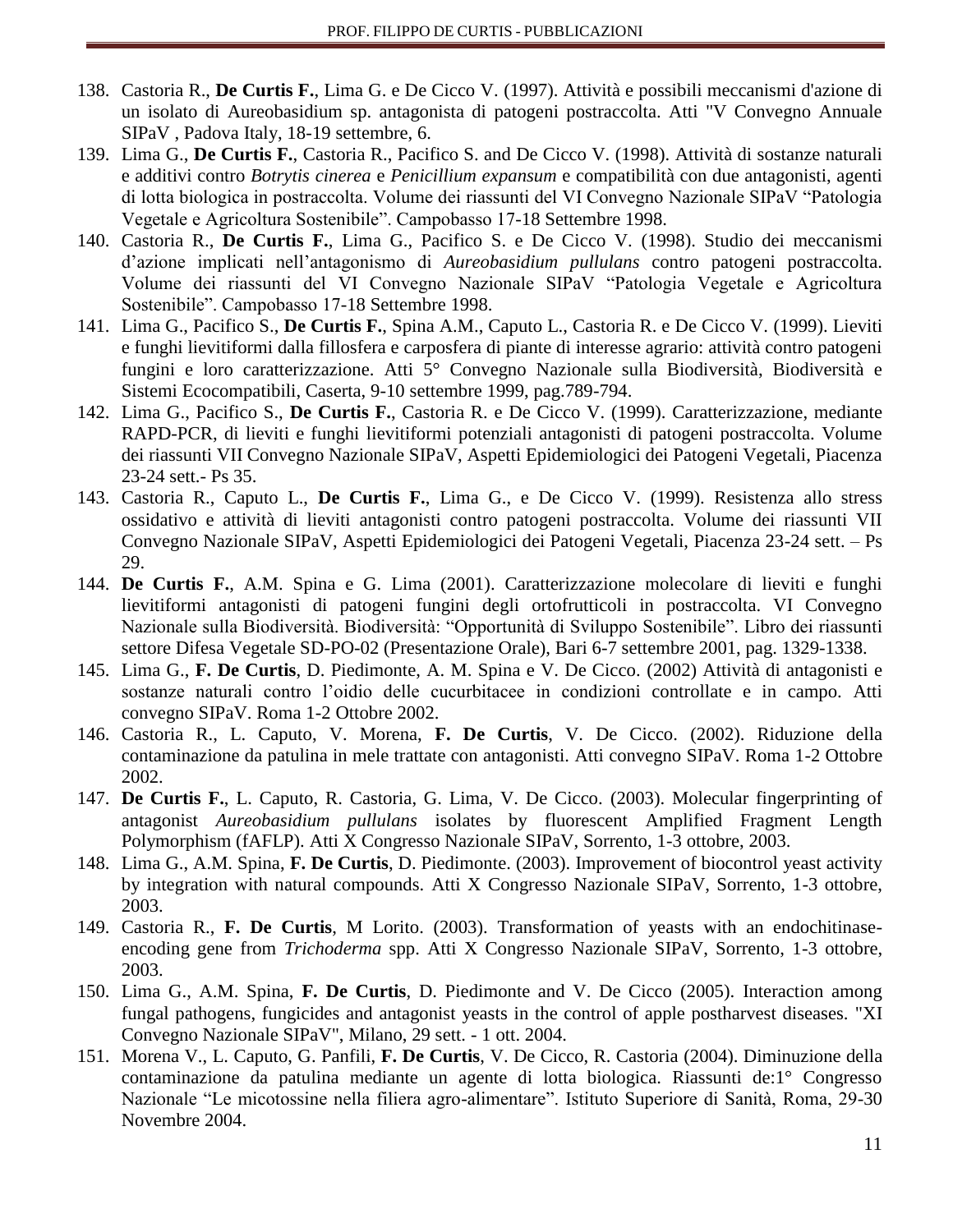- 152. Lima G., **F. De Curtis** and V. De Cicco. (2005) Suppression of *Verticillium dahliae* microsclerotia in the rizosphere of olive and eggplant by compost from olive oil by-products. "XII° Convegno della SIPaV" Scilla (RC) 28 Settembre-1 Ottobre 2005. Poster.
- 153. Castoria R., de Felice D.V., Solfrizzo M., Lattanzio V., **De Curtis F**. and De Cicco V. (2005). *In Vitro* Degradation of Ochratoxin A to Less Toxic Ochratoxin  $\alpha$  by *Aureobasidium Pullulans* Biocontrol Strains. Atti del XII Convegno Nazionale di Patologia Vegetale, Villa San Giovanni (RC, Italy), 29 settembre – 1 ottobre 2005.
- 154. **F. De Curtis**, D. Vitullo, D. Piedimonte, A.M. Spina and G. Lima. (2006). Control of R*hizoctonia solani* and S*clerotium rolfsii* damping-off of tomato plants: preliminary results. XIII National meeting S.I.Pa.V. Foggia, 12-16 Sptember, 2006.
- 155. R. Castoria, L. Mannina, **F. De Curtis,** L. Maiuro, A. Sobolev, A. Ritieni, R. Ferracane, A. Spina**. (**2006) Study on patulin metabolisation by a postharvest biocontrol yeast. XIII National meeting S.I.Pa.V. Foggia, 12-16 Sptember, 2006.
- 156. Lima G., **De Curtis F**., De Cicco V. (2006). Innovativae approaches for the integrated management of postharvest disesases.XIII National meeting S.I.Pa.V. Foggia, 12-16 Sptember, 2006.
- 157. Lima G., **De Curtis F.**, Vitullo D., Piedimonte D. (2006). Activity of natural amendments and compost against plant soil-borne pathogens. XIII National meeting S.I.Pa.V. Foggia, 12-16 Sptember, 2006.
- 158. **De Curtis F**., A.M. Spina, D. Piedimonte, G. Lima and V. De Cicco. (2007). Biological and integrated Control of wheat powdery mildew. XIV National meeting S.I.Pa.V. Perugia 19-21 Settembre 2007..
- 159. Lima G., **F. De Curtis**, D. Piedimonte, D. Vitullo, I. Pentimone, F. Nigro. (2007). Evaluation of composts and amendments for suppressive activity against *Verticillium dahliae* on nursery growing olive plants. XIV National meeting S.I.Pa.V. Perugia 19-21 Settembre 2007.
- 160. Lima G., D. Vitullo**, F. De Curtis**, D. Piedimonte, L. Maiuro and V. De Cicco. (2007) Activity against *Fusarium oxysporum* of antagonist bacteria isolated from suppressive soils or composts. XIV Congresso S.I.Pa.V. Perugia 18-21 Settembre 2007.
- 161. Battilani P., De Cicco V., **De Curtis F**., Macchia L., Pietri A., Ritieni A., Silva A. (2007). Biological and integrated control of *Aspergillus carbonarius*. XIV Congresso S.I.Pa.V. Perugia 18-21 Settembre 2007.
- 162. **De Curtis F**., Castoria R., Palmgren L., Ianiri G., Wright S.A.I. (2009). Origin of plant-associated pink yeasts influences their biodiversity, biocontrol efficacy and ability to degrade patulin. Congresso Nazionale della Società di Patologia Vegetale (SIPaV), Locorotondo, 28 Settembre - 1 Ottobre, 2009.
- 163. Vitullo D., A. Di Pietro, **F. De Curtis,** V. Lanzotti and G. Lima (2009). Putative mechanisms involved in the interaction between *Bacillus amyloliquefaciens* strain BO7 and *Fusarium Oxysporum*. Atti XV Congresso Nazionale Società Italiana di Patologia Vegetale (SIPaV), Locorotondo (BA), 28 sett. - 1 ott., pag. 74.
- 164. Vitullo D., G. Lima, **F. De Curtis,** V. De Cicco (2009). Antagonist activity of selected bacteria and their biomolecules against fungal pathogen and possible induction of resistance in horticultural plants. Convegno Nazionale "Resistenza Indotta per il Controllo di Malattie delle Piante: Efficacia e Meccanismi di Azione di uno Strumento Sostenibile", Ancona 18 giugno, Abstract su Petria n. 19 (Suppl.), pag. 89.
- 165. **De Curtis F.,** Raiola A., Ritieni A., Castoria R. (2014) Biological and integrated control of brown rot for the production of stone fruit-based juice with zero fungicide residue. Convegno SIPAV, 22-24 settembre, Pisa 2014.
- 166. **De Curtis, P.** Di Santo, M. Fierro, D. Palmieri, M.R. Silletti, N. Trisciuzzi, G. Lima, A. De Cristofaro (2014) Validation and production of pathogen free garlic (*Allium sativum* L.) plants Convegno SIPAV, 22-24 settembre, Pisa 2014.
- 167. M. Fierro, **F. De Curtis**, D. Vitullo1, D. Palmieri, J. Rubio, T. Millán, G. Lima (2016) Evaluation of